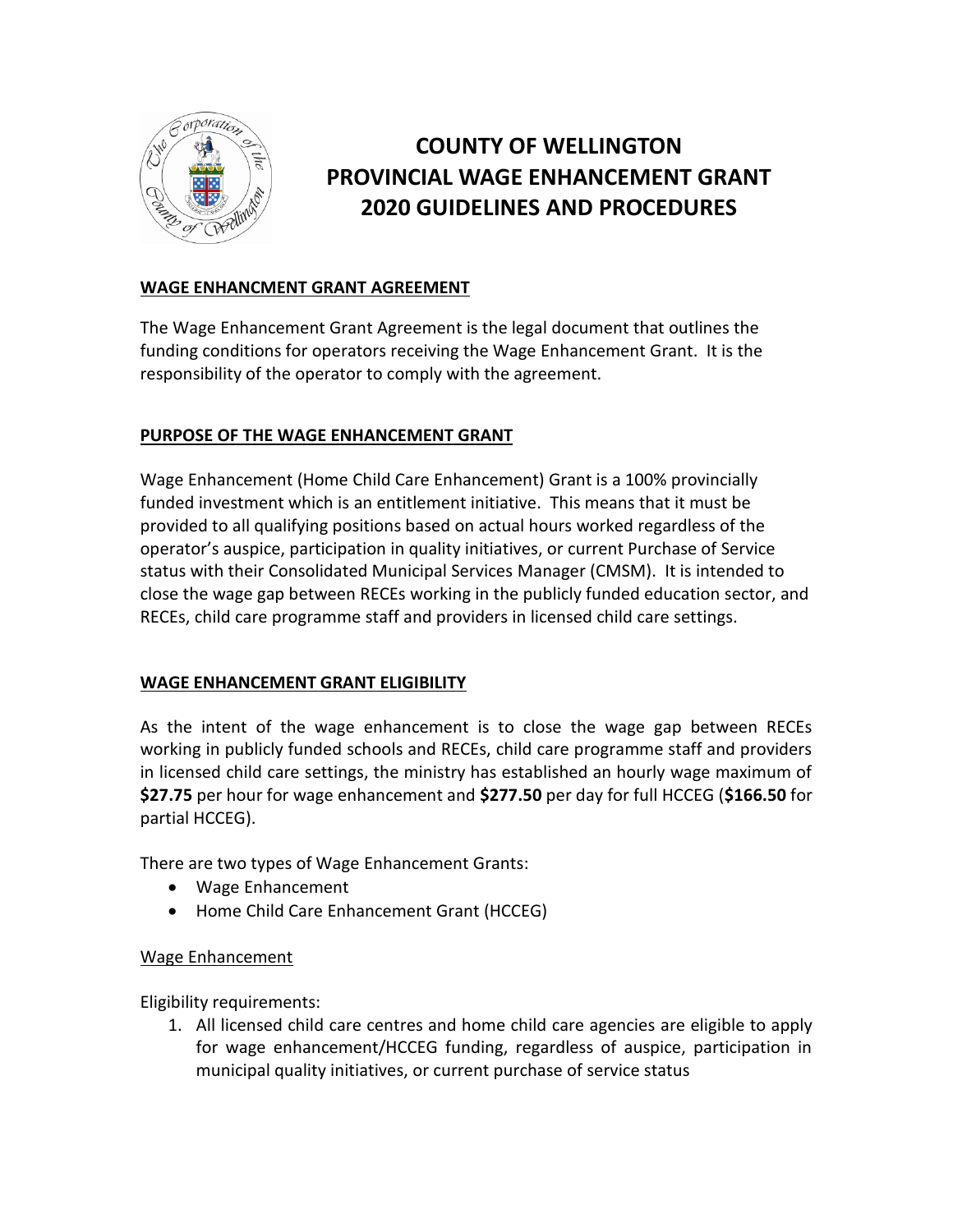- 2. Licensed centre or agencies created in 2020 are eligible to apply for wage enhancement or HCCEG in the year the programme begins operations. To determine eligible hours to be used for the application, new licensed programmes should estimate number of hours to be worked.
- 3. Be in a position categorized as a child care supervisor, RECE, home child care visitor, or otherwise counted toward adult to child ratios under the *Child Care and Early Years Act*. Additionally, child care programme positions that are in place to maintain higher employee-child ratios than required under the *Child Care and Early Years Act* are also eligible for wage enhancement.
- 4. Wage Enhancement/HCCEG payments to staff and home child care providers will be made based on 2020 time in programme.
- 5. a) Full Wage Enhancement to be eligible to receive the full wage enhancement, staff must have an associated base wage of **less than** *\$25.75 per hour excluding prior year's wage enhancement* (\$2 below the wage cap of \$27.75).

b) Partial Wage Enhancement - to be eligible to receive the partial wage enhancement, staff must have an associated base wage **between \$25.76 and \$27.74** per hour *excluding prior year's wage enhancement.* The partial wage enhancement will increase the wage of the qualifying position to \$27.75 per hour without exceeding the cap.

- 6. Non-programme staff (e.g. cooks, custodial staff) that spend at least 25% of their time to support ratio requirements are eligible for wage enhancement for the hours worked in the eligible position supporting ratio.
- 7. Staff hired through a third party (e.g. temp agency; third party business) are not eligible for wage enhancement.

### Supplemental Grant:

The Ministry will provide a supplemental grant of \$150 for each eligible centre based FTE or home visitor FTE and, \$50 for each eligible home child care provider. The supplemental grant allows Operators with some flexibility to provide and implement wage enhancement in a way that aligns with their regular operations. The supplemental grant will be automatically calculated on the application form, based on the information provided by Operators.

The supplemental grant must be used to support staff, home visitors and providers' hourly/daily wage or benefits.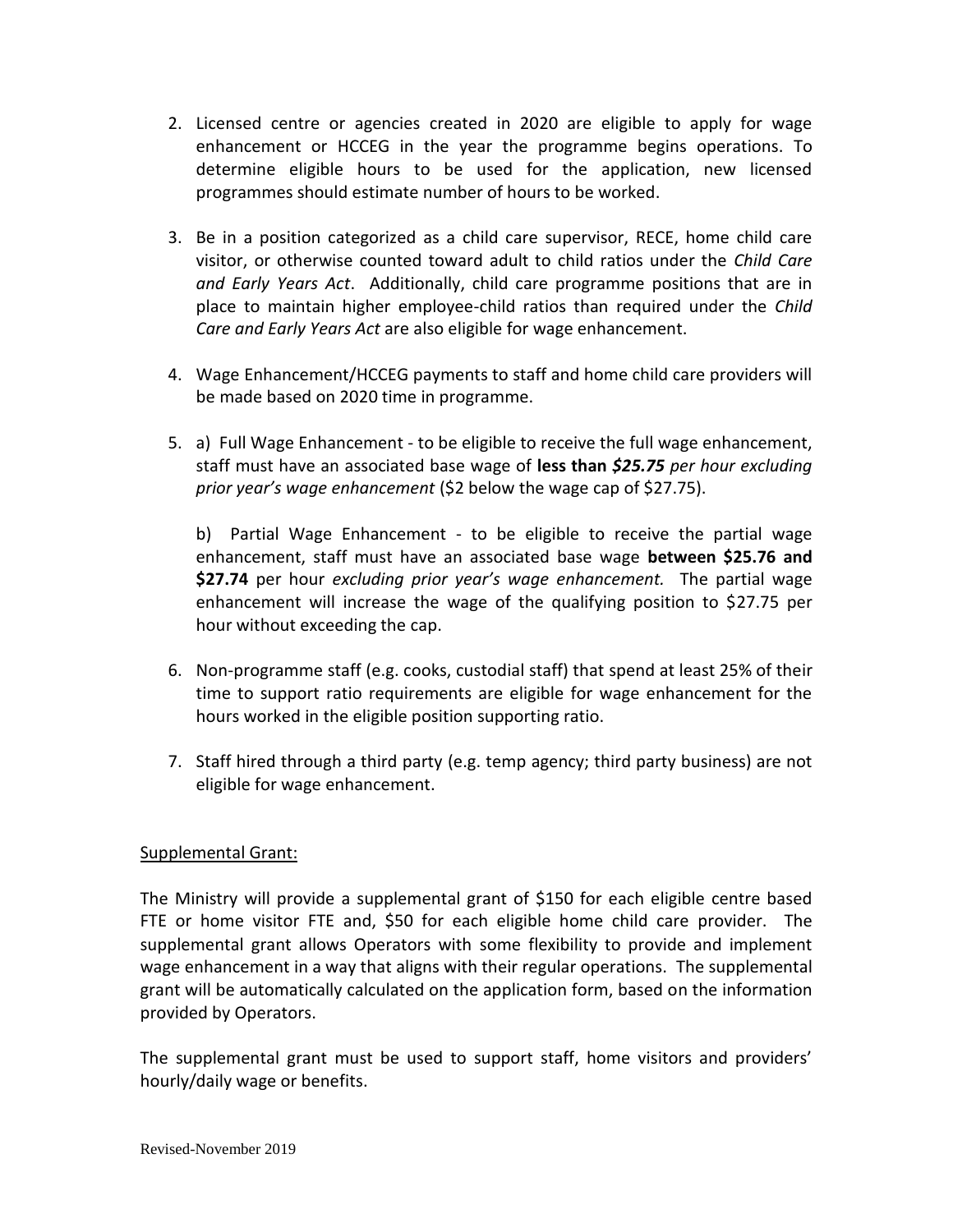It provides Operators with the flexibility to cover salary shortfalls due to increased hours or staffing, (e.g. additional time in programme, new staff or providers) and, additional benefits (e.g. vacation days, sick days or PD days and/or other benefits) once mandatory benefits are covered. Any funding that is not used for these purposes will be recovered.

#### **Home Child Care Enhancement (HCCEG)**

In order to be eligible to receive HCCEG, home child care providers must:

- Hold a contract with a licensed home child care agency; and
- Provide services to one child or more (including privately placed children; excluding provider's own children).

To be eligible to receive the **Full HCCEG of \$20 per day**, home child care providers must:

- Provide on average **full-time services** (6 hours or more hours); and
- Receive less than \$257.50 (\$20 below the cap of \$277.50) per day in base fees *excluding prior year's HCCEG*.

To be eligible for **Partial HCCEG of \$10 per day**:

- On average provide **part-time services** (less than 6 hours); and
- Receive less than \$156.50 (\$10 below the cap of \$166.50) per day in base fees *excluding prior year's HCCEG*.

If at any point a home child care provider stops serving children or earns more than the cap, the home child care agency must terminate the transfer of HCCEG funds to the provider.

Information on privately placed children must be considered when determining eligibility and payments for the HCCEG.

### **APPLICATION PROCESS AND REQUIREMENTS**

Child Care Operators are required to apply to their local CMSM (County of Wellington) for Wage Enhancement/HCCEG funding. Applications are made available on the County of Wellington's website. Information about the Wage Enhancement Grant is available on the County of Wellington's website, along with the guidelines and procedures, applications and instructions. The guidelines and procedures as well the application process is in line with all legislated requirements under the Ontario Child Care Service Management and Funding Guidelines.

Operators should enter total hours worked in 2019 for each eligible position, including overtime hours. Please note the base hourly wage rate or home child care provider fees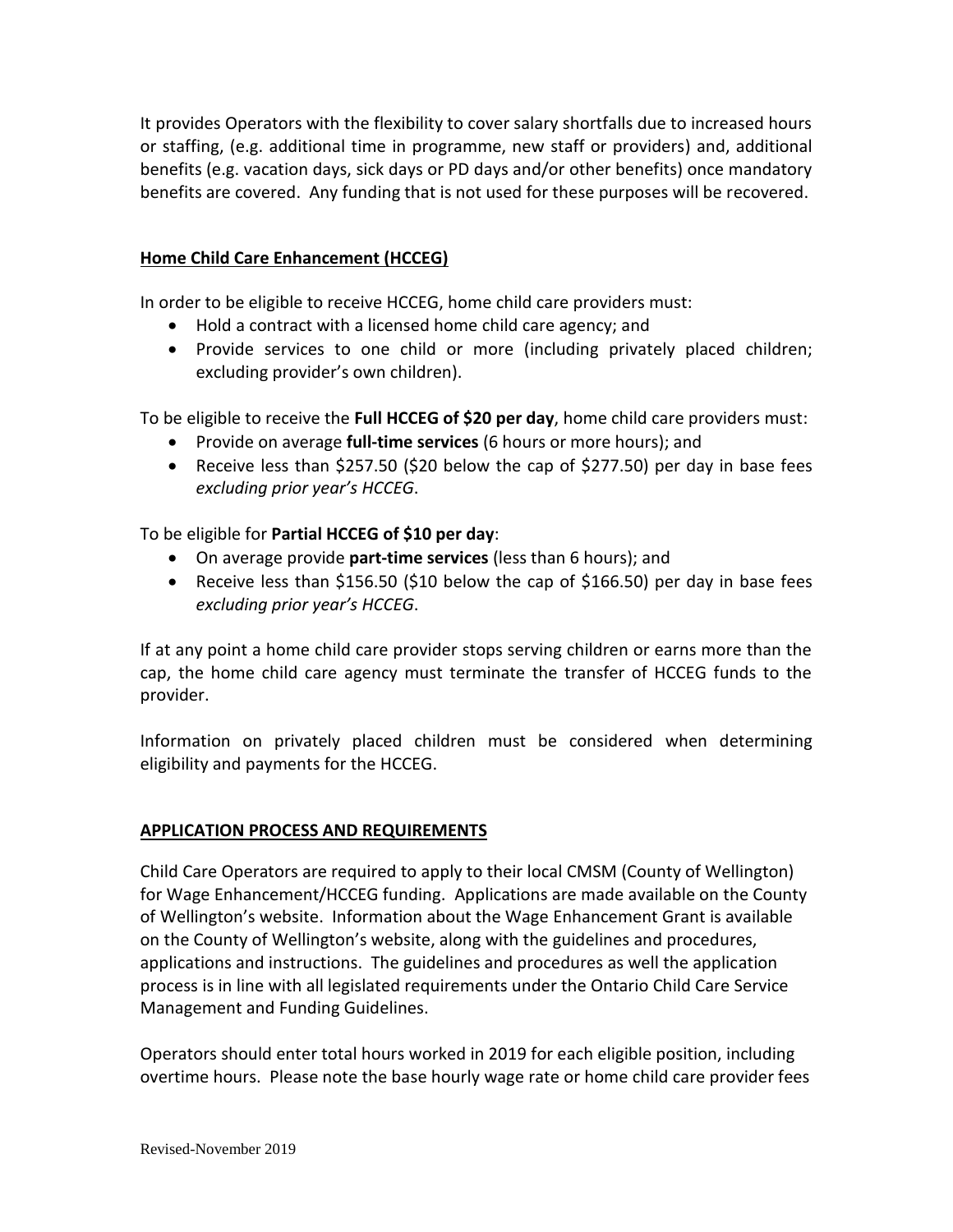entered into the application form should exclude previous wage enhancement/HCCEG amount received.

## **WAGE ENHANCEMENT/HOME CHILD CARE ENHANCEMENT GRANT PAYMENTS**

- 1. Operators must clearly identify the portion of funding that is being provided through the wage enhancement/HCCEG on staff pay cheques/home child care provider fee transfers, *or through a separate letter*, labeled as follows:
	- i. Provincial Child Care Wage Enhancement
	- ii. Provincial Home Child Care Enhancement Grant
- 2. Operators **must** include wage enhancement or HCCEG payments in **each pay cheque**. For Home Child Care agencies, this will be done with each payment made to providers.
- 3. Wage enhancement/HCCEG payments to staff and home child care providers will be made based on 2020 time in programme.
- 4. Operators have the flexibility to fund their current year's eligible positions, even if the position did not exist in 2019.
- 5. The Ministry will only fund up to a maximum of 17.5% benefits paid out for Wage Enhancement. Operators may exceed 17.5% for benefits if the supplemental grant is used to support additional benefits.

Once all statutory benefits requirements are met (including up to 2 weeks of vacation and 9 statutory days), any remaining funding within 17.5% can be used to fund other benefit expenses paid by the employer on behalf of the employee.

Any residual benefits funding can be used to support wage enhancement salaries within the allowable expenses. Please note this is a one-way funding flexibility only, that is, salary funding cannot be used for benefits.

## **Any funding not used for the intended purpose will be recovered by the Ministry.**

- 6. No one person can receive more than \$2 per hour in Wage Enhancement.
- 7. Statutory benefits represent the benefits in the approved Wage Enhancement application form. These are the employer costs.
- 8. The Ministry requires salaries and benefits to be reconciled separately. The benefits allocation provides funding for vacation and statutory days. This will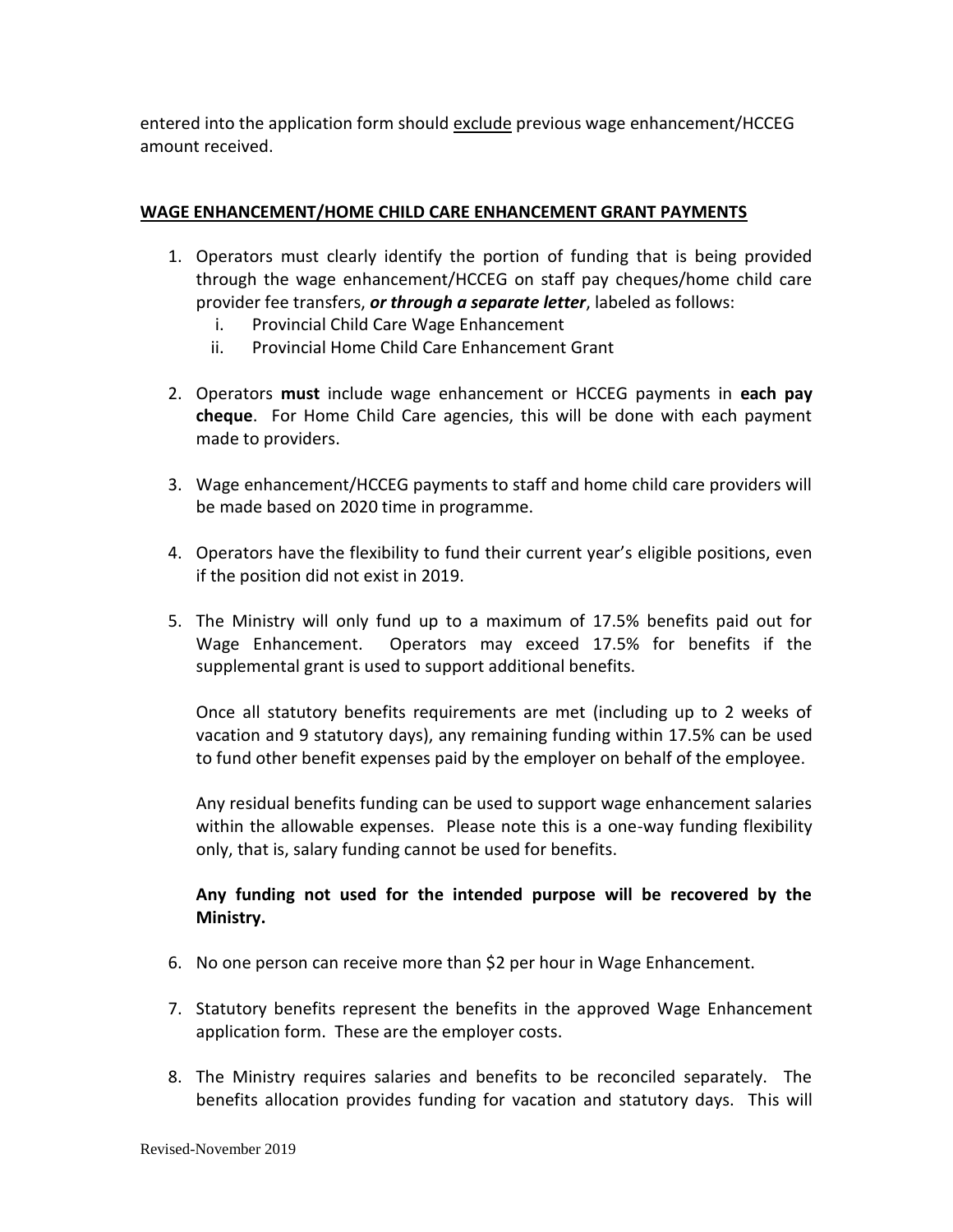require Operators to report these items (vacation and statutory pay) separately on the reconciliation report, similar to the way the allocation was derived in the application form.

- 9. Any underspending in the salary component will result in a recovery. Operators may use any residual funding from the benefit component for use in the salary component (ensuring no staff receives more than \$2 per hour).
- 10. Within each component itself, surpluses and deficits can offset each other. For example, a surplus in the Fully Eligible RECE salary component can be used to offset a deficit in the Partially Eligible Supervisor salary component.

#### **ACCOUNTABILITY**

The following accountability mechanisms must be put in place by the County of Wellington to ensure operator accountability and the appropriate use of Ministry funds:

- A statement completed by participating child care centres which attests that 100% of Wage Enhancement funding was provided directly to eligible child care staff with a maximum of \$2.00 per hour provided for wage plus 17.5% provided for benefits.
- A statement completed by participating home child care agencies which attests that 100% of HCCEG funding was provided directly to eligible home child care providers and 100% of Wage Enhancement funding was provided directly to eligible home visitors.
- An approach for confirming operator compliance with service agreements and guidelines (e.g. audit procedures, special purpose reports, request for T4 statements to confirm wage increase, etc.)

The County of Wellington as the CMSM is responsible for establishing a process for confirming operator compliance. In the event that the County of Wellington determines that an operator has failed to meet the funding conditions outlined in their agreement for the provision of Wage Enhancement/HCCEG funding, the County of Wellington must recover all misused funds. Additionally, non-compliant providers may be deemed ineligible to receive future Wage Enhancement funding.

#### **REPORTING REQUIREMENTS**

An annual Wage Enhancement Reconciliation Report will be completed by operators which will verify the wage enhancement has been used for the intended purpose. The report will identify the totals paid out as reported in the application. The reconciliation